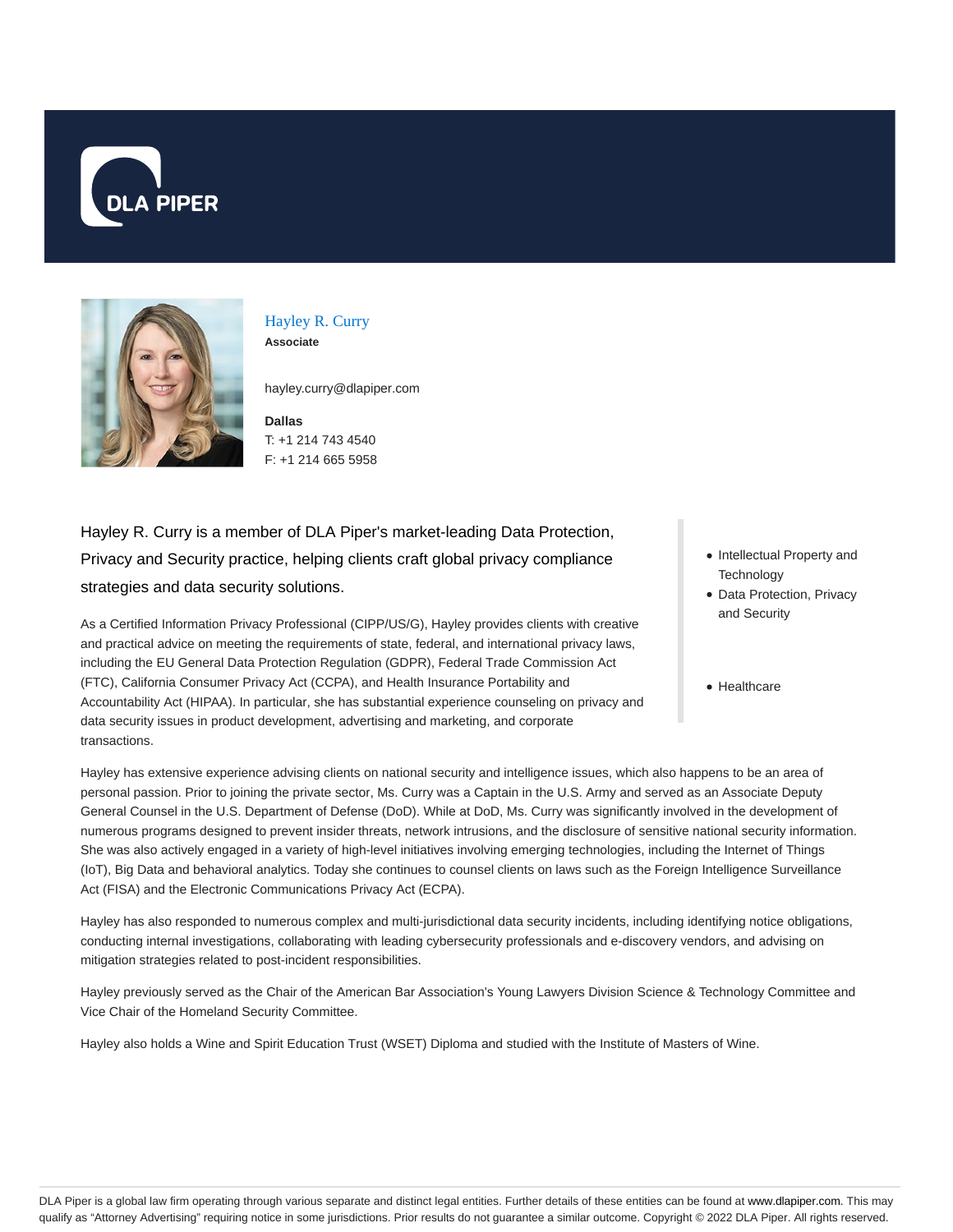# Admissions

- District of Columbia
- Pennsylvania
- Texas

# Prior Experience

- Before joining DLA Piper, Hayley was an associate at an AmLaw 50 law firm in Washington, D.C., counseling clients on privacy, data security, and national security issues. While there, she was seconded to a major hospitality company where she worked alongside internal stakeholders to draft company-wide GDPR policies and procedures and develop global privacy compliance trainings.
- Hayley served on active duty in the U.S. Army as an Honors Attorney in the Office of the Army General Counsel at the Pentagon. As the office's subject matter expert on privacy and data security, Hayley routinely advised the Army's senior leaders on a broad range of issues, including longitudinal research studies on traumatic brain injuries, monitoring initiatives affecting civil liberties, and the digital storage of health and other employee and soldier data.
- During law school, Ms. Curry served in the Division of Enforcement at the U.S. Securities and Exchange Commission as well as in the U.S. Department of State's Regional Security Office in Kathmandu, Nepal.

# **Education**

- J.D., University of Pennsylvania Law School
- B.A., Vanderbilt University summa cum laude Phi Beta Kappa Army ROTC

# **Memberships**

• International Association of Privacy Professionals (IAPP)

# Additional Accolades

- Certified Information Privacy Professional/US (CIPP/US)
- Certified Information Privacy Professional/Government (CIPP/G)
- Wine & Spirit Education Trust (WSET) Diploma
- U.S. Army Airborne School

## INSIGHTS

## **Publications**

**Texas social media law reinstated by Fifth Circuit**

20 May 2022 The plaintiffs have appealed directly to the Supreme Court for an emergency stay.

**Expert opinion on US surveillance laws highlights FISA risk for data transfers to the US**

#### 15 February 2022

Companies from as industries as disparate as hospitality, transportation, shipping, and banking could be considered ECSPs and

DLA Piper is a global law firm operating through various separate and distinct legal entities. Further details of these entities can be found at www.dlapiper.com. This may qualify as "Attorney Advertising" requiring notice in some jurisdictions. Prior results do not guarantee a similar outcome. Copyright © 2022 DLA Piper. All rights reserved.